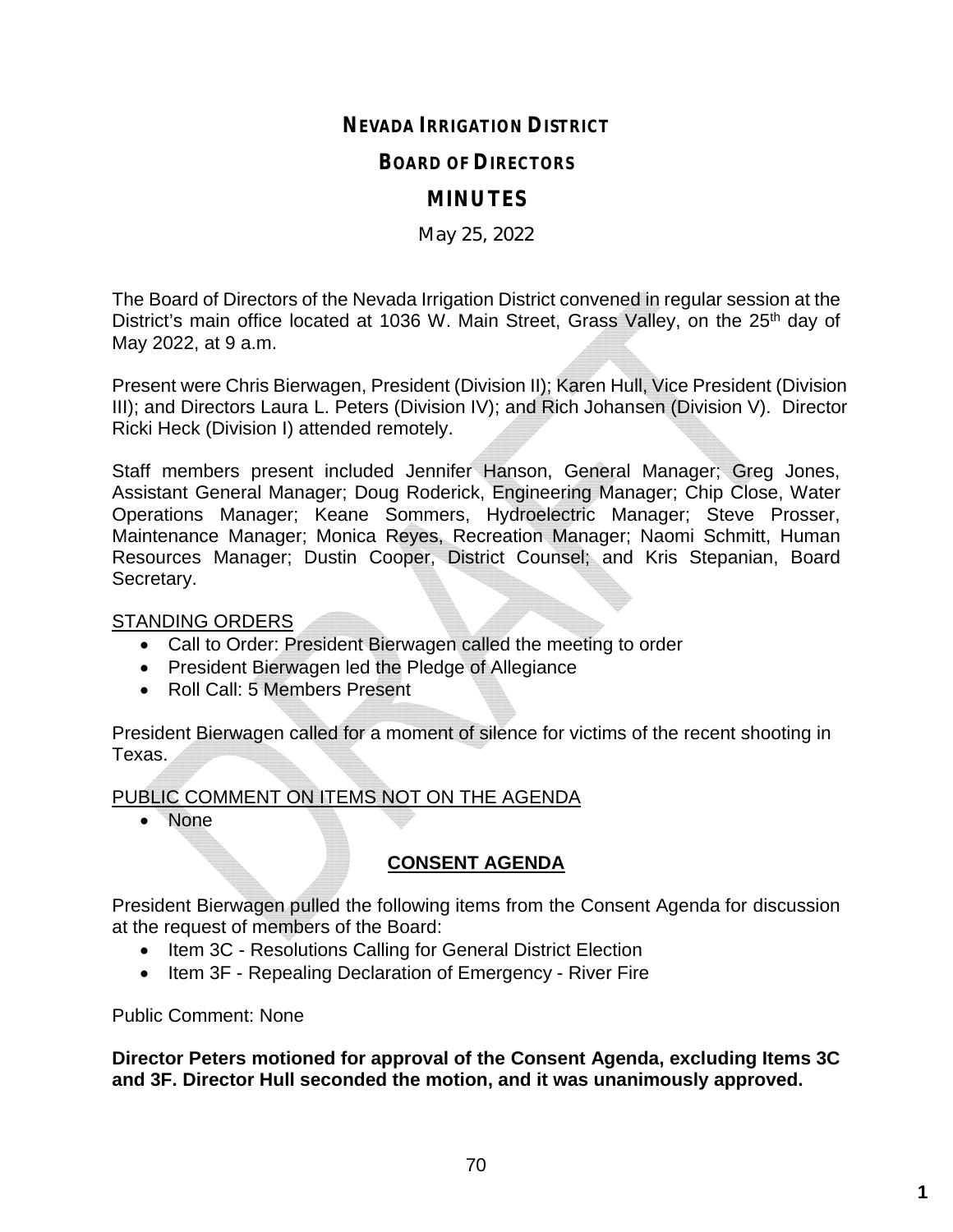The following Consent Agenda items were approved:

#### MINUTES OF THE REGULAR MEETING ON APRIL 19, 2022

**Approved the Minutes of the regular meeting on April 19, 2022. M/S/C Peters/Hull, unanimously approved.**

#### MINUTES OF THE REGULAR MEETING ON APRIL 27, 2022

**Approved the Minutes of the regular meeting on April 27, 2022. M/S/C Peters/Hull, unanimously approved.**

#### ELIMINATION OF SECTION 6.12 - TERM PAYMENTS FROM NID WATER SERVICE REGULATIONS

**Approved the elimination of Section 6.12 - Term Payments from the District's Water Service Regulations as recommended at the NID Board workshop on April 19, 2022. M/S/C Peters/Hull, unanimously approved.**

#### PURCHASE OF 4-WHEEL DRIVE LOADER

**Approved the purchase of one new Caterpillar four-wheel-drive construction loader in the amount of \$221,203.42 from Holt of California to replace a Tier zero 1994 loader. M/S/C Peters/Hull, unanimously approved.**

#### **NEVADA IRRIGATION DISTRICT BUDGET CALENDAR FY2023**

**Received and filed Budget Calendar FY2023. M/S/C Peters/Hull, unanimously approved.**

#### AMENDMENT TO MASTER AGREEMENT BETWEEN DISTRICT AND WELLS FARGO

**Approved Amendment to Master Agreement for Treasury Management Services between Nevada Irrigation District and Wells Fargo, and authorized the General Manager to execute the appropriate documents. M/S/C Peters/Hull, unanimously approved.**

WARRANTS, PROJECT AND FACILITIES REPORT, AND INVESTMENT REPORT

**Ratified the issuance of warrants by receiving and filing the check registers, Project and Facility Report, and Investment Transaction Report for the period April 23, 2022, to May 6, 2022. M/S/C Peters/Hull, unanimously approved.**

Items pulled from the Consent Agenda for discussion:

## RESOLUTIONS CALLING FOR GENERAL DISTRICT ELECTION

Board discussion ensued regarding the election being determined by LOT in the event of a tie vote.

Public Comment: None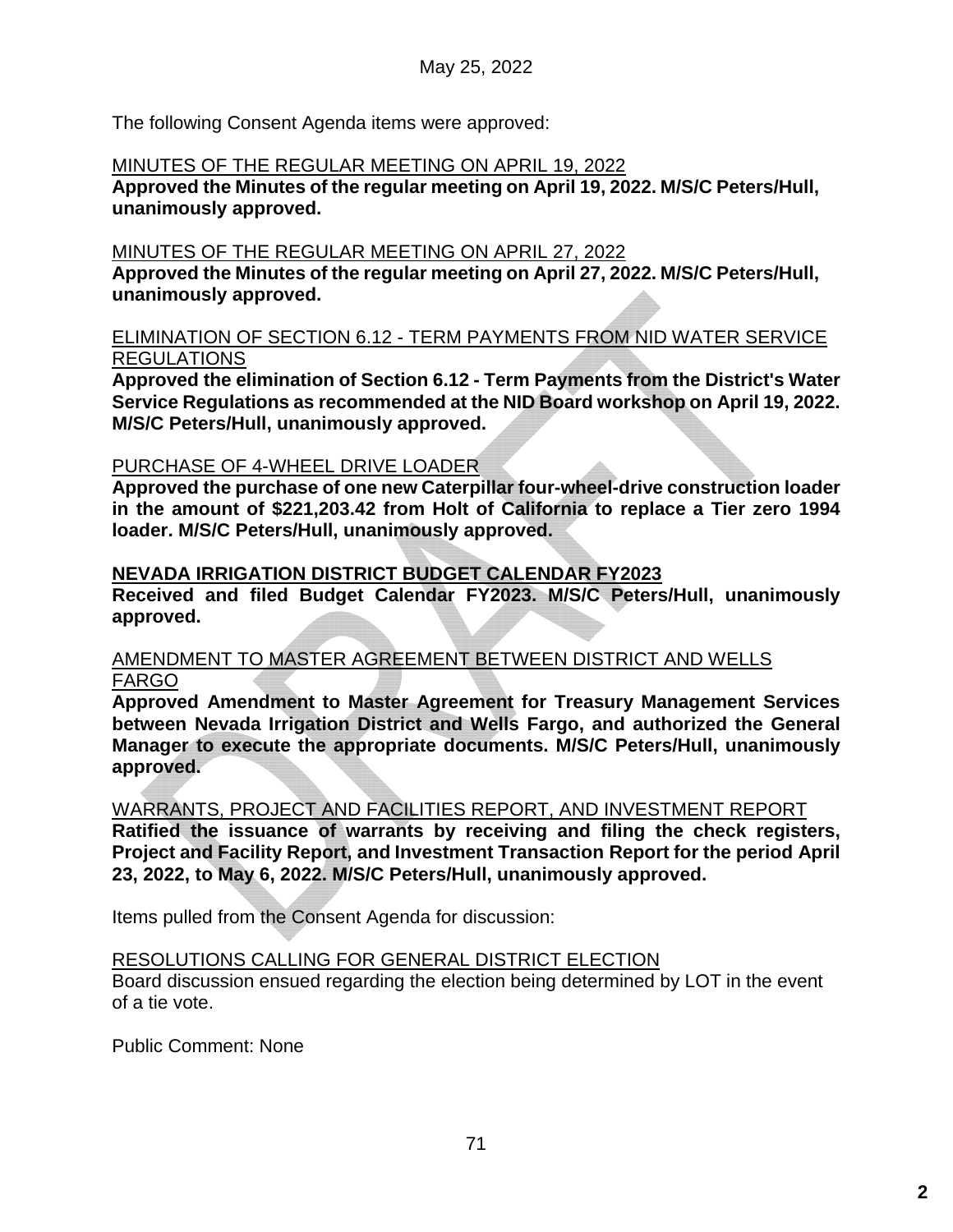- **Adopted Resolution No. 2022-30 (Calling General District Election, and Requesting the Board of Supervisors to Consolidate with any Other Election Called on Said Date – County of Nevada). M/S/C Peters/ Hull, unanimously approved.**
- **Adopted Resolution No. 2022-31 (Declaring an Election be Held in its Jurisdiction; Requesting the Board of Supervisors to Consolidate This Election With any Other Election Conducted On Said Date; and Requesting Election Services by the County Clerk – County of Placer). M/S/C Peters/ Hull, unanimously approved.**

REPEALING DECLARATION OF EMERGENCY - RIVER FIRE Greg Jones, Assistant General Manager, presented the item.

Public Comment: None

**Adopted Resolution No. 2022-32 - Repealing the Declaration of Emergency for the River Fire, and directed the General Manager to take appropriate actions to implement this resolution. M/S/C Peters/Hull, unanimously approved.**

# **GENERAL ORDERS**

RESOLUTION IMPLEMENTING DROUGHT EMERGENCY RESPONSE TO STAGE 2 DROUGHT CONTINGENCY PLAN LEVELS

Chip Close, Water Operations Manager, presented the item.

Board discussion ensued regarding conservation and possible incentive programs, flexible voluntary reductions, maintaining infrastructure, water sales, how to measure twenty percent reduction, and messaging.

Public Comment: None

**Director Johansen made a motion to adopt Resolution No. 2022-29 - Enacting Drought Contingency Plan Stage II Measures and Enhancing Conservation Measures in accordance with Governor Newsom's Executive Order N-7-22, amended as follows:**

 **Add to Page 7, Item C, last sentence – "or if hardship is experienced and original allotment is required prior to drought being lifted."**

**Director Hull seconded the motion.**

**Motion passed on the following roll call vote:**

| <b>Heck, Division 1</b>      | Aye |
|------------------------------|-----|
| <b>Bierwagen, Division 2</b> | Aye |
| <b>Hull, Division 3</b>      | Aye |
| <b>Peters, Division 4</b>    | No  |
| <b>Johansen, Division 5</b>  | Aye |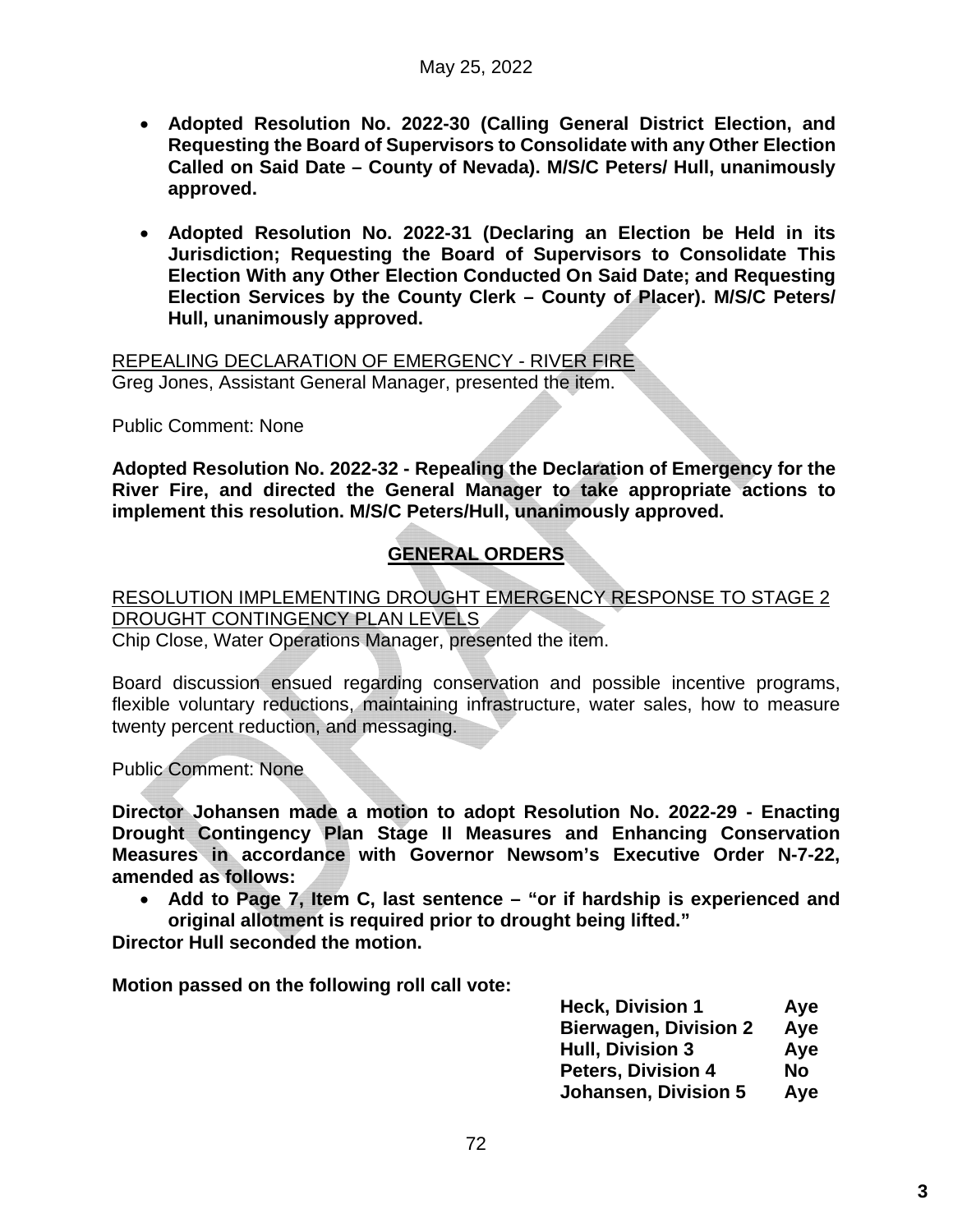The meeting recessed at 10:02 a.m. and reconvened at 10:10 a.m.

## GENERAL MANAGER'S REPORT

Jennifer Hanson, General Manager, reported on the following items:

- Plan for Water Workshop Meetings in July are scheduled to occur at The Gold Miner's Inn on July 12<sup>th</sup> and July 26<sup>th</sup>
- Placer County Ag Tour is on June  $8<sup>th</sup>$ , which is the same day as the NID Board meeting – discussion ensued regarding participating in future years
- Requesting rescheduling of July 13<sup>th</sup> Administrative Hearing meeting, as it conflicts with the July 13<sup>th</sup> NID regular Board meeting

#### BOARD OF DIRECTORS' ITEMS / REPORTS

Director Johansen, Division V, reported on the following items:

- Attended a meeting with Lake Wildwood, and thanked Chip Close, Water Operations Manager, and Thor Larsen, Water Resource Superintendent, for their participation
- PG&E residential generator battery rebate program underway applications available online
- Commented on California's plan to pay farmers to grow less to save water
- Spoke about grant programs for projects

Director Heck, Division I, reported on the following items:

- Attended and spoke at the following meetings and shared highlights:
	- o Greenhorn Firewise Community meeting
	- o Greater Cement Hill Neighborhood Association meeting

Director Hull, Division III, reported on the following items:

- Customer inquiries about ownership of a bridge on a private road
- Met with a property owners' association about managing water flows on a private canal

Director Peters, Division IV, reported on the following items:

- Attended a Rural Lincoln Municipal Advisory Committee meeting
- Suggested revisiting the Regional Supply Project and bringing water to Thermalands in Placer County

Director Bierwagen, Division II, reported on the following items:

Met with a constituent on issues similar to those described by Director Hull in her report noted above

PUBLIC COMMENT ON ITEMS TO BE CONSIDERED IN CLOSED SESSION -None

The meeting recessed at 10:20 a.m. and reconvened at 10:25 a.m. in Closed Session.

Closed Session Workshop with Legal Counsel was declared at 10:25 a.m. concerning the following topics: